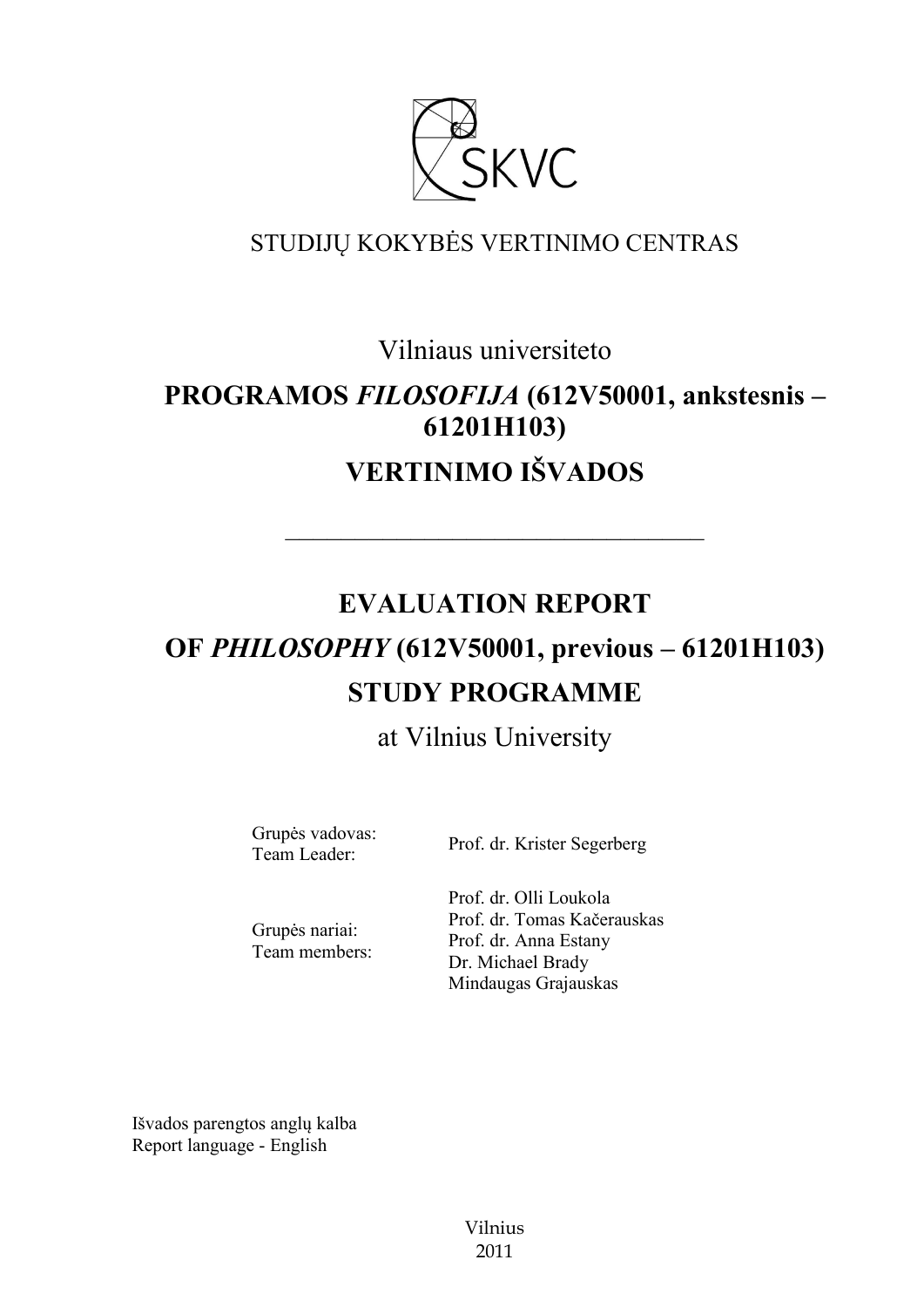#### **DUOMENYS APIE ĮVERTINTĄ PROGRAMĄ**

| Studijų programos pavadinimas                           | <b>Filosofija</b>      |
|---------------------------------------------------------|------------------------|
| Valstybinis kodas                                       | 612V50001              |
| Studijų sritis                                          | Humanitariniai mokslai |
| Studijų kryptis                                         | Filosofija             |
| Studijų programos rūšis                                 | Universitetinės        |
| Studijų pakopa                                          | pirmoji                |
| Studijų forma (trukmė metais)                           | Nuolatinės (4)         |
| Studijų programos apimtis kreditais <sup>1</sup>        | 160 (240 ECTS)         |
| Suteikiamas laipsnis ir (ar) profesinė<br>kvalifikacija | Filosofijos bakalauras |
| Studijų programos įregistravimo data                    | 1989 09 01             |

 $^{-1}$ – vienas kreditas laikomas lygiu 40 studento darbo valandų

#### **INFORMATION ON ASSESSED STUDY PROGRAMME**

–––––––––––––––––––––––––––––––

| Name of the study programme                            | Philosphy              |
|--------------------------------------------------------|------------------------|
| State code                                             | 612V50001              |
| Study area                                             | Humanities             |
| Study field                                            | Philosophy             |
| Kind of the study programme                            | University             |
| Level of studies                                       | First                  |
| Study mode (length in years)                           | Full – time $(4)$      |
| Scope of the study programme in national<br>credits    | 160 (240 ECT)          |
| Degree and (or) professional qualifications<br>awarded | Bachelor of philosophy |
| Date of registration of the study programme            | 01 September 1989      |

© Studijų kokybės vertinimo centras The Centre for Quality Assessment in Higher Education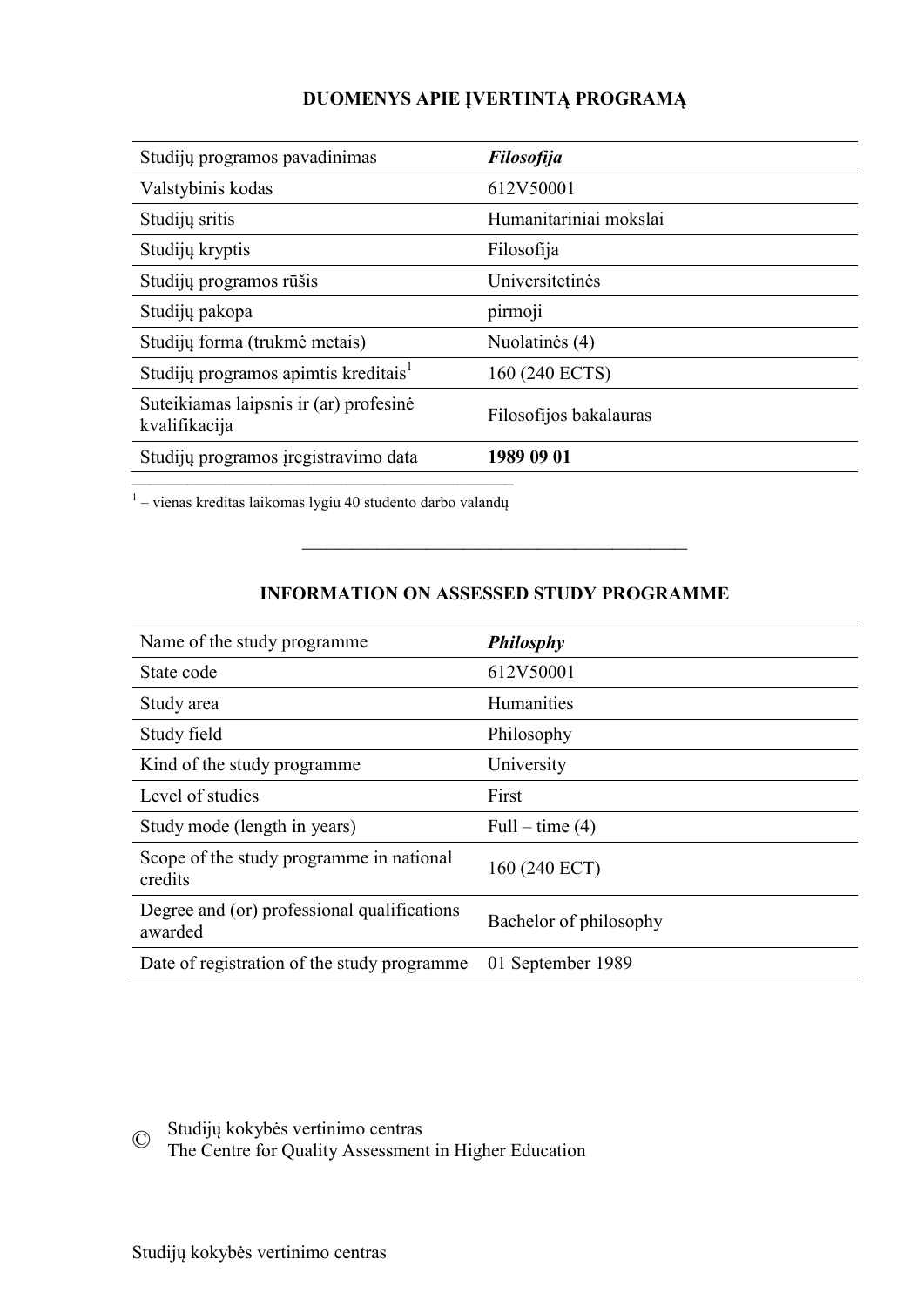## **CONTENTS**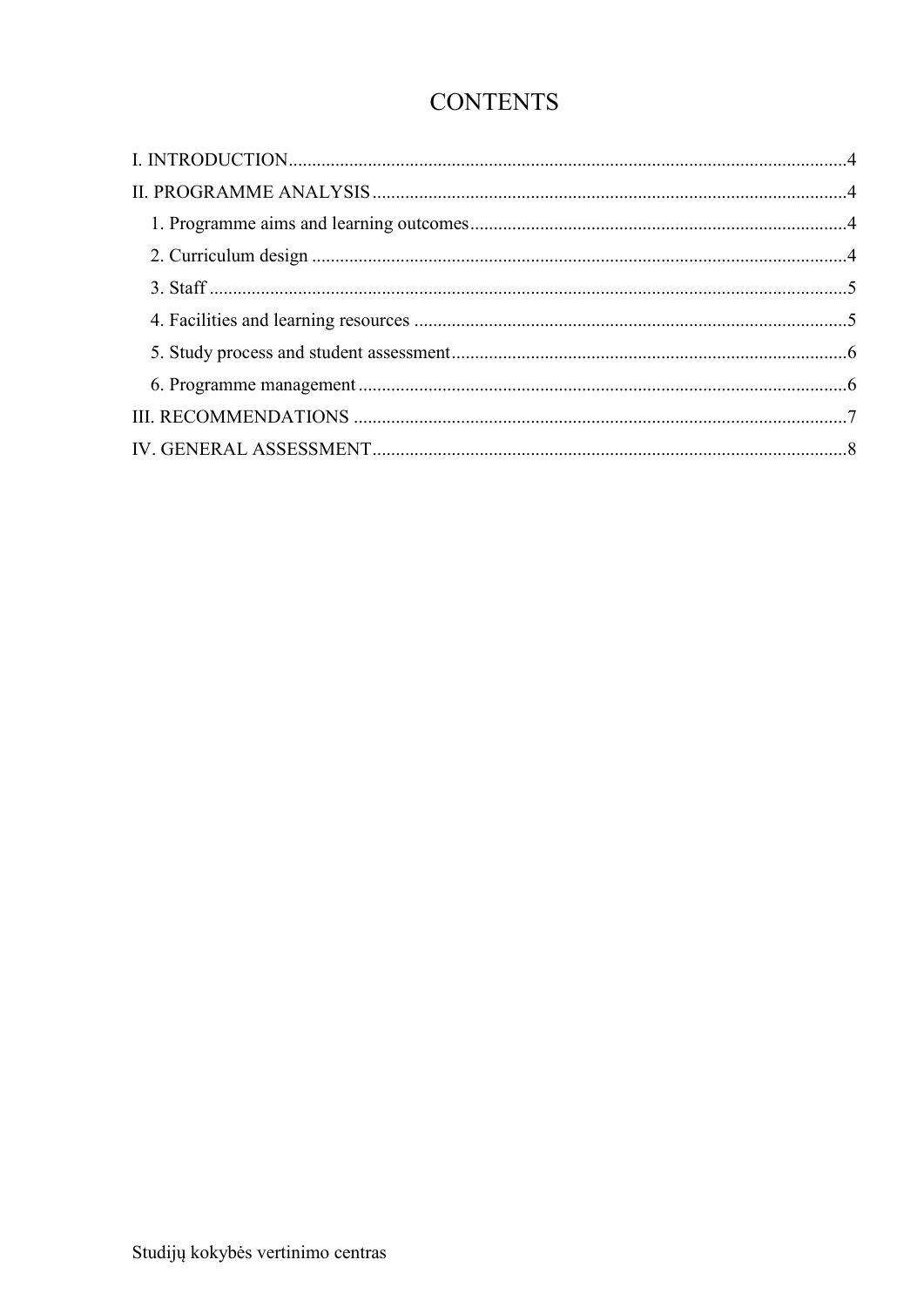#### <span id="page-3-0"></span>I. INTRODUCTION

The programme being evaluated is the Bachelors in Philosophy at Vilnius University. The aim of the programme is to educate students in Philosophy at the Bachelors level. The programme of Philosophy is taught by the Department of Philosophy and the Department of History of Philosophy and Logic which are in the Faculty of Philosophy, and it involves the integration of courses from other programmes – such as sociology and psychology.

The expert panel met administrators of the Faculty, the authors of the self-assessment report, academic staff, students, and employers. The panel asked questions and received feedback from all of the groups. The self-assessment report provided a suitable basis for the evaluation. The panel members were shown the teaching rooms, computer facilities, and library. The panel would like to thank all involved at VU for their hospitality and consideration.

#### <span id="page-3-2"></span><span id="page-3-1"></span>II. PROGRAMME ANALYSIS

#### *1. Programme aims and learning outcomes*

The programme aims and learning outcomes are clear and publicly accessible. The panel did think that the aim of informing students of the classical heritage and of contemporary philosophical problems was well-defined, and perhaps should be more prominent. This is because the first aim struck some members of the panel as being excessively general: that is, the goal of enabling students to adequately 'analyze and assess the fundamental trends of the cultural, scientific, informational and social development of modern globalized world' is rather too broad and too general, and in any case overly optimistic if it implies that students are supposed to address *all* fundamental trends, etc. The panel thought that the intended learning outcomes were very good.

The programme aims and learning outcomes are based on the academic requirements, public needs and the needs of the labour market; the aims and learning outcomes are also consistent with the type and level of studies and the level of qualifications offered. Finally, the panel thought that the name of the programme, its learning outcomes, content and the qualifications offered are compatible with each other.

#### *Main strengths and weaknesses*

*+* The aim to inform students of the classical heritage and contemporary problems is very good.

*-* One of the aims is overly general and broad.

#### *2. Curriculum design*

The panel thought that the range and number of optional and minor studies available to the students was very good. The main worry the panel had regarding the curriculum was the fact that it was heavily focused on the history of philosophy; as a result, the panel thought there was something of an imbalance between the historical perspective and more contemporary philosophical subjects. The panel felt that the Department might wish to think some more about achieving a more balanced mix of courses. The panel also felt that philosophy of science should be a compulsory, rather than an optional, course, and that there should be more in the way of student practice.

#### <span id="page-3-3"></span>*Main strengths and weaknesses*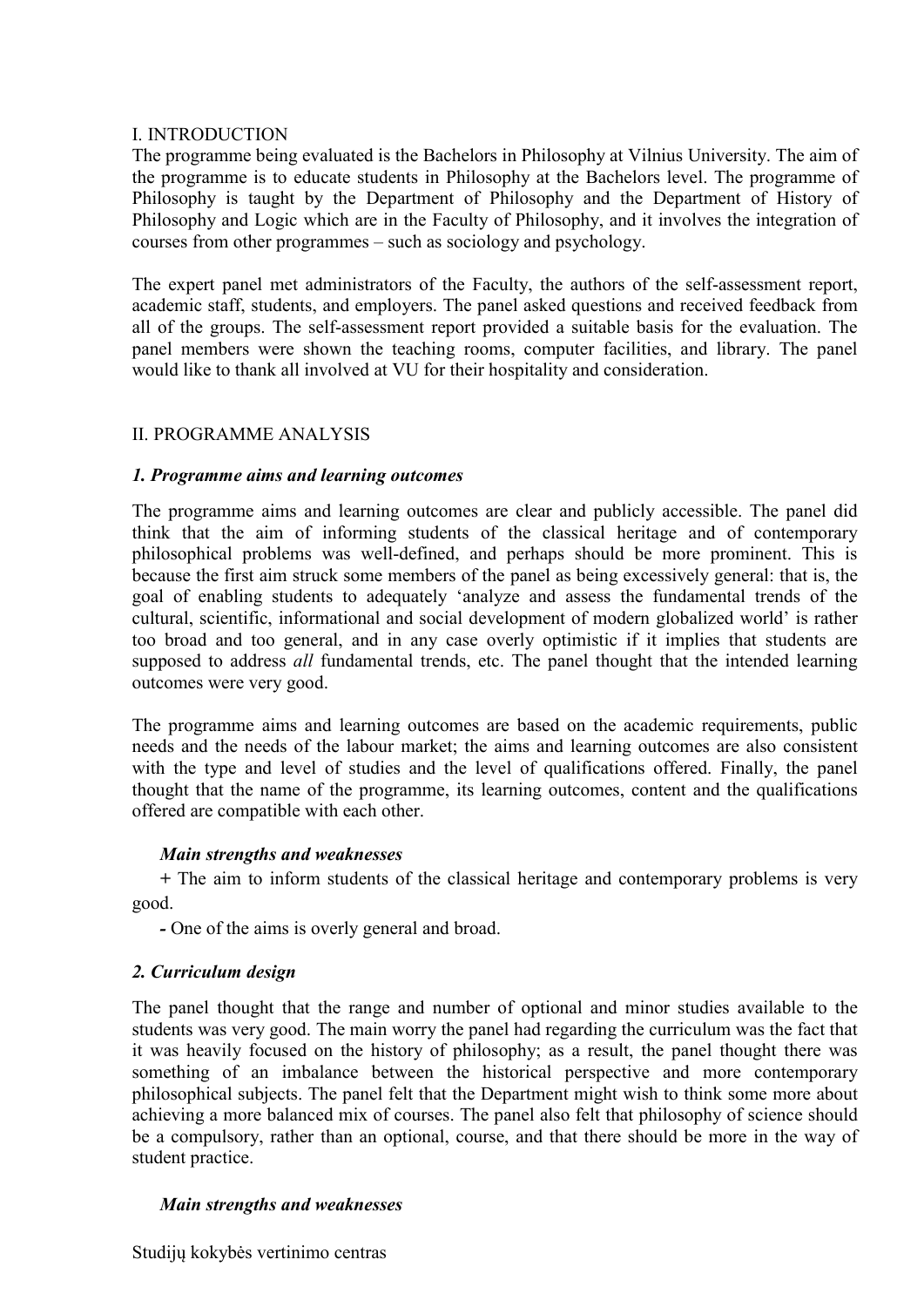- + The range and number of optional and minor studies available to the students is very good.
- The curriculum is heavily focused on the history of philosophy.

#### <span id="page-4-0"></span>*3. Staff*

The study programme is provided by the staff meeting legal requirements, and the qualifications of the teaching staff are adequate to ensure learning outcomes. There are a good number of established and respected teachers and researchers on the staff. The staff are very research active, and this is a major strength of the programme. This means that the teaching staff on the programme are involved in research that is directly related to the study programme. Nevertheless, student feedback suggested that this research strength was sometimes not translated into teaching strengths, and that the pedagogical skills of the some staff could be improved. For instance, students thought that there was too much focus on the texts, and that they were not encouraged to sometimes move away from this and explore the ideas and arguments for themselves. In general, the students thought the teaching rather too historical- and text-focussed. The panel thought that the Department and Faculty should address this issue and consider ways in which students can benefit more from the very good research being done by staff, and on allowing students more room to develop their own ideas. On this issue, although some of the staff seemed to be well-acquainted with teaching methods and technologies, student feedback suggested that others are not. Moreover, students also noted that there was sometimes a failure to provide, or ensure the provision of, all the teaching and research materials. Some students noted that some members of staff do not tell students have to access the relevant materials. The panel thought that the Department might do more here to ensure that any materials students need are made available, and that no text or paper is on a reading list if it is not. Similarly, some students thought that staff could be more accessible: for instance, staff sometimes do not give out their email addresses. This too is something that the Department could rectify. The number of teaching staff seems adequate to ensure learning outcomes.

The panel thought that the University did a good job in providing conditions for the professional development of staff. There were formal mechanisms for staff development in place, such as sabbatical schemes, teacher training schemes, and other forms of support. These were welladvertised and widely-available to staff free of charge. This is all very welcome.

#### *Main strengths and weaknesses*

*+* Staff are very research active.

+ Conditions for professional development are very good.

*-* The teaching is too focused on history and text, and not enough on the ideas and arguments themselves.

- The pedagogical skills of some staff need to be improved.
- There is not enough provision for the development of students' own ideas.
- Teaching and learning materials should always be accessible for students.

#### <span id="page-4-1"></span>*4. Facilities and learning resources*

The premises for studies seem to be suitable and adequate for their purposes, although the prestigious environment, the old and historical buildings of University of Vilnius, does impose limitations on the use and availability of facilities. This is apparent especially in the lack of workspaces for the staff; on the other hand the problem is clearly acknowledged, improvements will be made, and the students and staff have well adapted to the situation. There is sufficient number of lecture rooms and seminar rooms for various kinds of audiences, they are mostly well located, and their quality enables efficient and productive teaching and learning. The facilities are provided with appropriate teaching and presentation equipment, and the computer equipment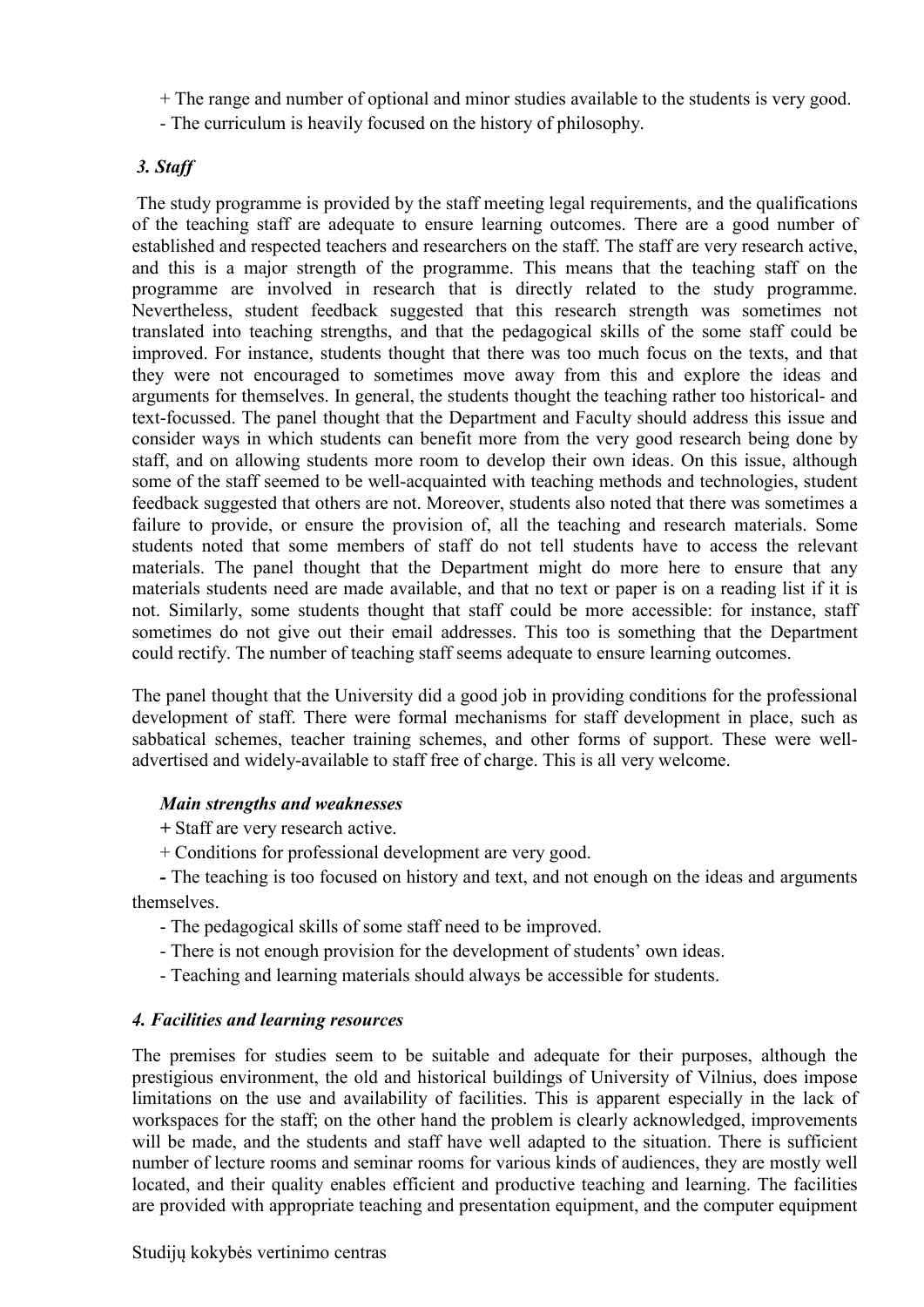available is sufficient for all the present teaching purposes. The library collection, supervised by committed staff, is unique with its historical amenities, yet at the same time it presents good European standards, with the central electronic databases and philosophical publications on offer for the students and staff. Given these circumstances, the program is providing the facilities and resources as well as can be expected.

#### *Main strengths and weaknesses*

+ The facilities, premises and equipment are suitable and sufficient for the purposes of the program

+ The library collections and electronic databases are adequate.

+ The programme operates in a unique historical surrounding, with all its pros and cons.

#### <span id="page-5-0"></span>*5. Study process and student assessment*

The panel thought that the study process and student assessment were on the whole good. It was encouraging to see that students have lots of opportunities to engage in extracurricular activities related to their studies. However, the panel thought that the students are not at present sufficiently involved in determining and planning the goals and content of the programme. This is reflected in the fact that students are not being fully introduced to the study programme's aims and intended learning outcomes. In addition, students would like the teaching to be less textfocused, and would like to have more training in the development of academic writing skills.

An important point of improvement concerns the student mobility and exchange. With a university of this size and reputation, the outgoing number of students is small; and there is no data of any incoming students. Further attention should also be paid to the quality and relevance of the existing exchange universities. This problem, which was already noted in the 2001 evaluation report, is recognized in the SE-report to still persist.

#### *Main strengths and weaknesses*

+ The study process and student assessment on the whole is good.

+ The students have opportunities to engage in extracurricular activities related to their studies.

- The students should be more involved in determining and planning the goals and content of the programme, and be better informed of its aims and learning outcomes.

- More training should be provided on academic writing skills.

- Improvements are needed within international cooperation, especially in mobility and exchange.

#### <span id="page-5-1"></span>*6. Programme management*

The panel thought that the programme management was on the whole good. There was regular and straightforward communication between staff and administration, which is praiseworthy. Having said this, the panel thought that there might be more formal mechanisms for feedback from students to the administrators. Furthermore, even though the administration recognises that international cooperation needs to be improved, specific plans have yet to be put in place to remedy this. So the panel would like the Department and Administration to continue to think of ways in which this might be done.

#### *Main strengths and weaknesses*

+ Monitoring the implementation of the programme is clearly allocated.

+ Data on the implementation of the programme is regularly collected and analyzed.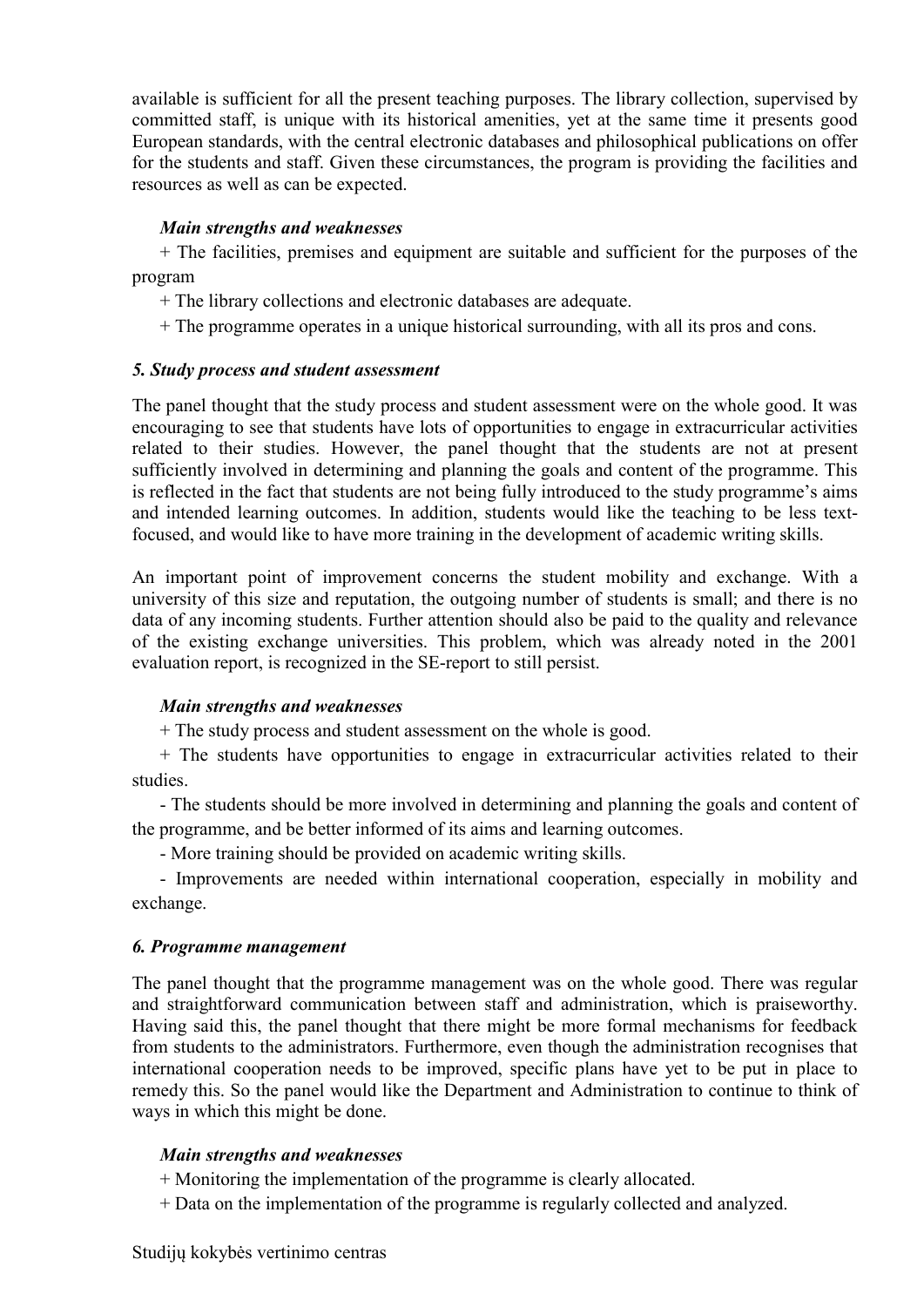- The outcomes of internal and external evaluations of the programme are not used enough for the improvement of the programme.

- The evaluation and improvement process does not involve enough the students and stakeholders.

#### <span id="page-6-0"></span>III. RECOMMENDATIONS

(1) The Department and Administration should think of ways in which to improve international activities, especially in exchange and mobility, as part of the programme itself – but also as a prerequisite for the development of professional skills of the staff and teachers.

(2) The Department should think of how to have more student involvement at all levels of the programme, but especially in setting of the goals and the planning of the programme. The students at VU seem very active and conscientious, and their input could be utilized more efficiently at Departmental level.

(3) The Department should think of how the curriculum might be more balanced between the history of philosophy, and contemporary philosophical subjects and topics.

(4) The Department might want to think about how student practice could be expanded.